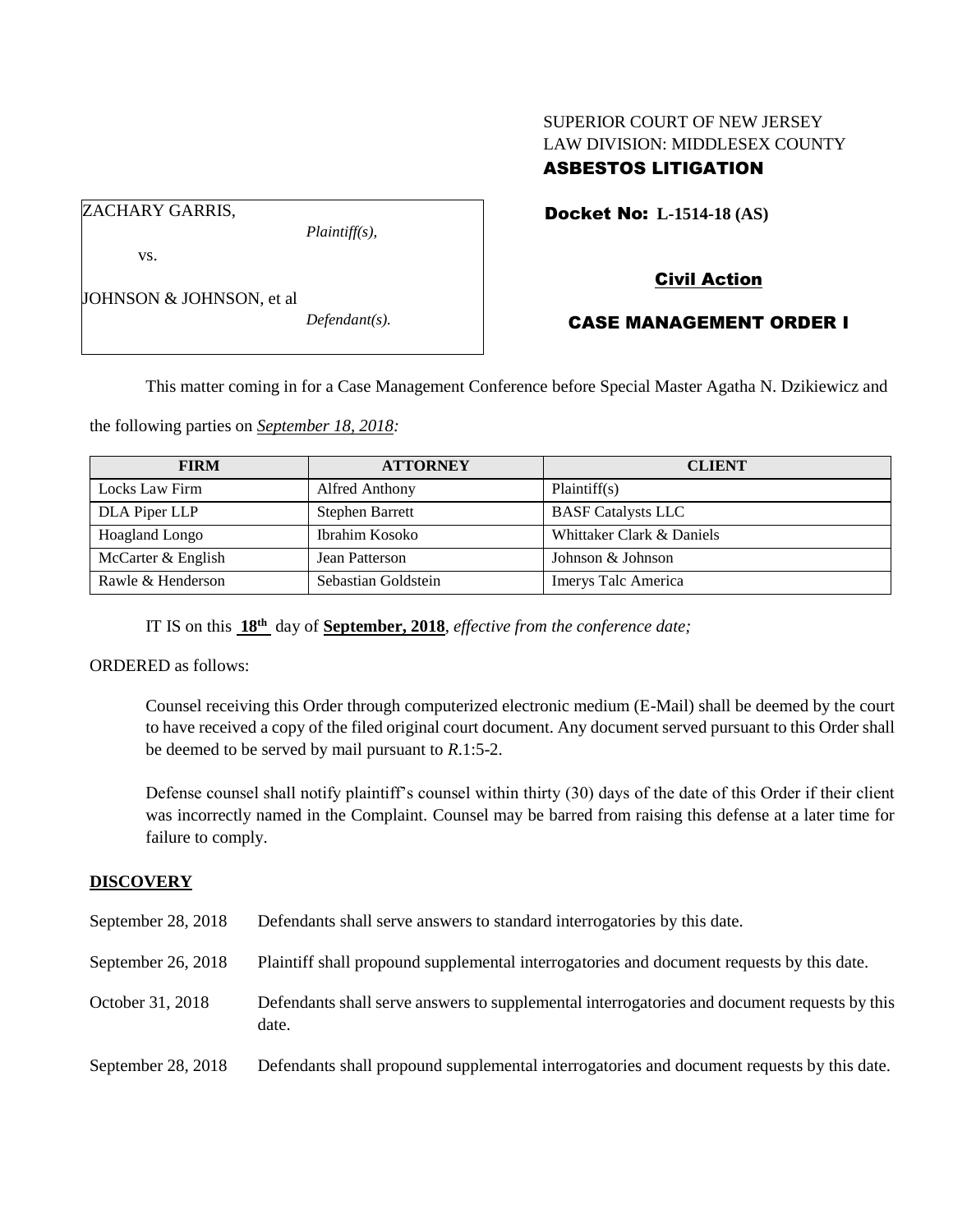| November $2, 2018$ | Plaintiff shall serve answers to supplemental interrogatories and document requests by this<br>date.                                                                                                        |
|--------------------|-------------------------------------------------------------------------------------------------------------------------------------------------------------------------------------------------------------|
| December 31, 2018  | Fact discovery, including depositions, shall be completed by this date. Plaintiff's counsel shall<br>contact the Special Master within one week of this deadline if all fact discovery is not<br>completed. |
| 21.2010            | $\sim$ $\sim$ $\sim$ $\sim$ $\sim$ $\sim$                                                                                                                                                                   |

December 31, 2018 Depositions of corporate representatives shall be completed by this date.

### **EARLY SETTLEMENT**

February 15, 2019 Settlement demands shall be served on all counsel and the Special Master by this date.

## **SUMMARY JUDGMENT MOTION PRACTICE**

| February 15, 2019 | Plaintiff's counsel shall advise, in writing, of intent not to oppose motions by this date. |  |  |  |
|-------------------|---------------------------------------------------------------------------------------------|--|--|--|
|-------------------|---------------------------------------------------------------------------------------------|--|--|--|

- March 1, 2019 Summary judgment motions shall be filed no later than this date.
- March 29, 2019 Last return date for summary judgment motions.

#### **MEDICAL DEFENSE**

- October 5, 2018 Plaintiff shall serve executed medical authorizations by this date.
- January 31, 2019 Plaintiff shall serve medical expert reports by this date.
- January 31, 2019 Upon request by defense counsel, plaintiff is to arrange for the transfer of pathology specimens and x-rays, if any, by this date.
- April 30, 2019 Defendants shall identify its medical experts and serve medical reports, if any, by this date. In addition, defendants shall notify plaintiff's counsel (as well as all counsel of record) of a joinder in an expert medical defense by this date.

## **LIABILITY EXPERT REPORTS**

- January 31, 2019 Plaintiff shall identify its liability experts and serve liability expert reports or a certified expert statement by this date or waive any opportunity to rely on liability expert testimony.
- April 30, 2019 Defendants shall identify its liability experts and serve liability expert reports, if any, by this date or waive any opportunity to rely on liability expert testimony.

# **ECONOMIST EXPERT REPORTS**

January 31, 2019 Plaintiff shall identify its expert economists and serve expert economist report(s), if any, by this date or waive any opportunity to rely on economic expert testimony.

 $\_$  ,  $\_$  ,  $\_$  ,  $\_$  ,  $\_$  ,  $\_$  ,  $\_$  ,  $\_$  ,  $\_$  ,  $\_$  ,  $\_$  ,  $\_$  ,  $\_$  ,  $\_$  ,  $\_$  ,  $\_$  ,  $\_$  ,  $\_$  ,  $\_$  ,  $\_$  ,  $\_$  ,  $\_$  ,  $\_$  ,  $\_$  ,  $\_$  ,  $\_$  ,  $\_$  ,  $\_$  ,  $\_$  ,  $\_$  ,  $\_$  ,  $\_$  ,  $\_$  ,  $\_$  ,  $\_$  ,  $\_$  ,  $\_$  ,